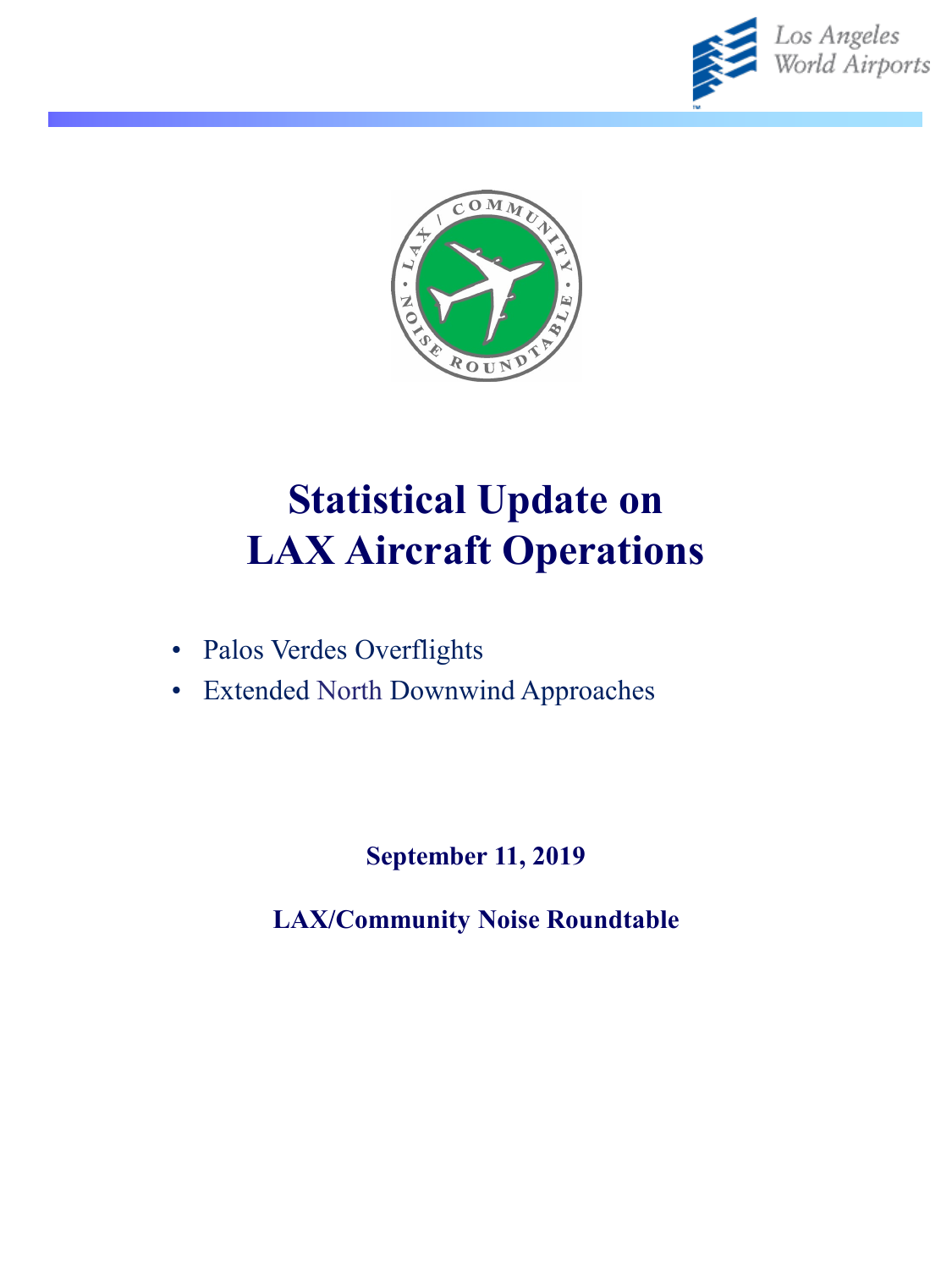### Palos Verdes Peninsula – Turboprop Overflights



The graphs below show statistics of southbound turboprop aircraft that depart from LAX and fly over the Palos Verdes Peninsula, following an established FAA departure route.

**Note:** Prior to SkyWest's fleet mix change (turboprop to jet aircraft) in early 2015, the number of southbound turboprop departures were about 800 per month, with around 300 aircraft flying over the PV Peninsula.

Sample Turboprop Departure Flight Track





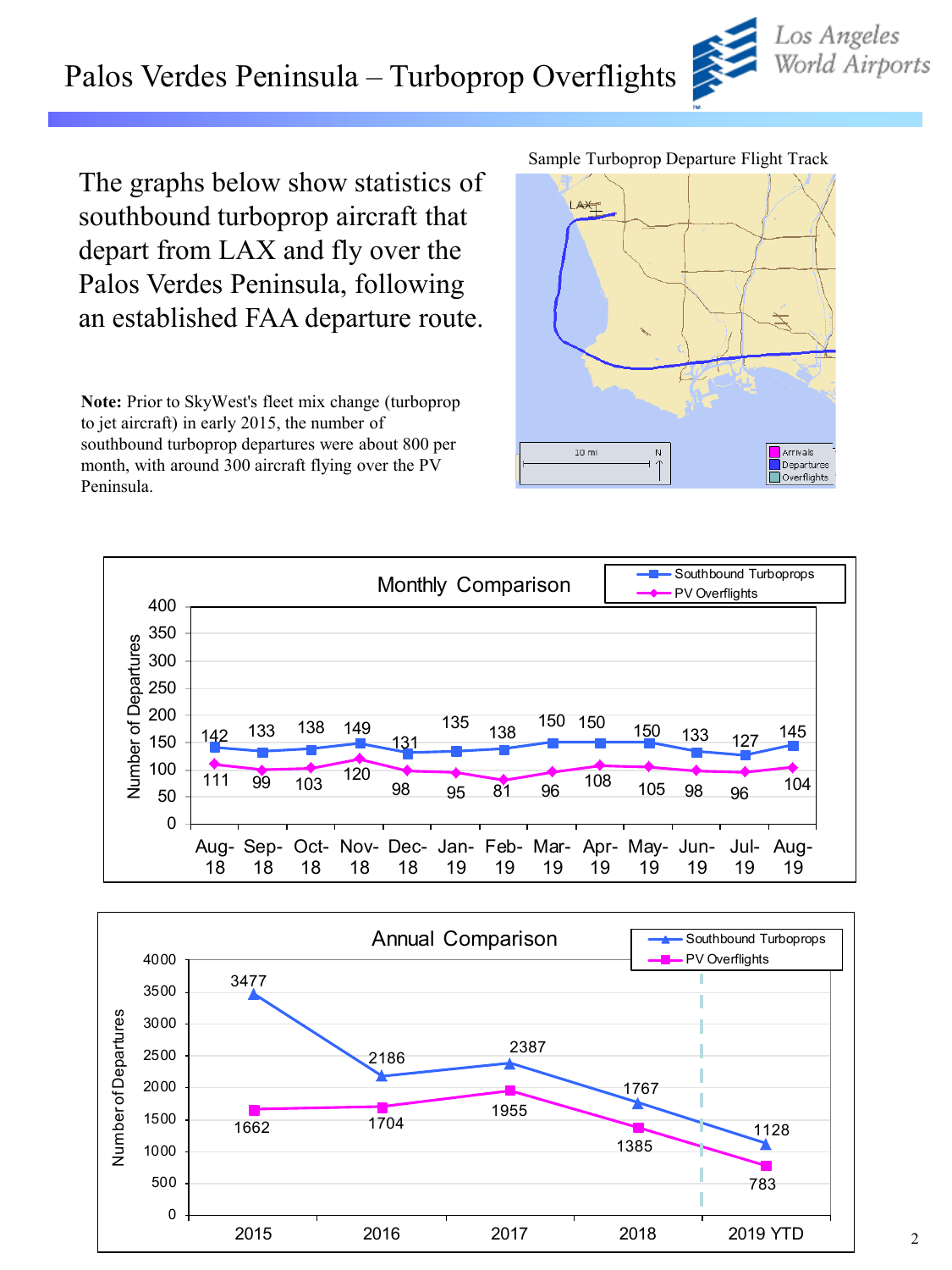#### Turboprop Altitudes over PV Peninsula



Los Angeles<br>World Airports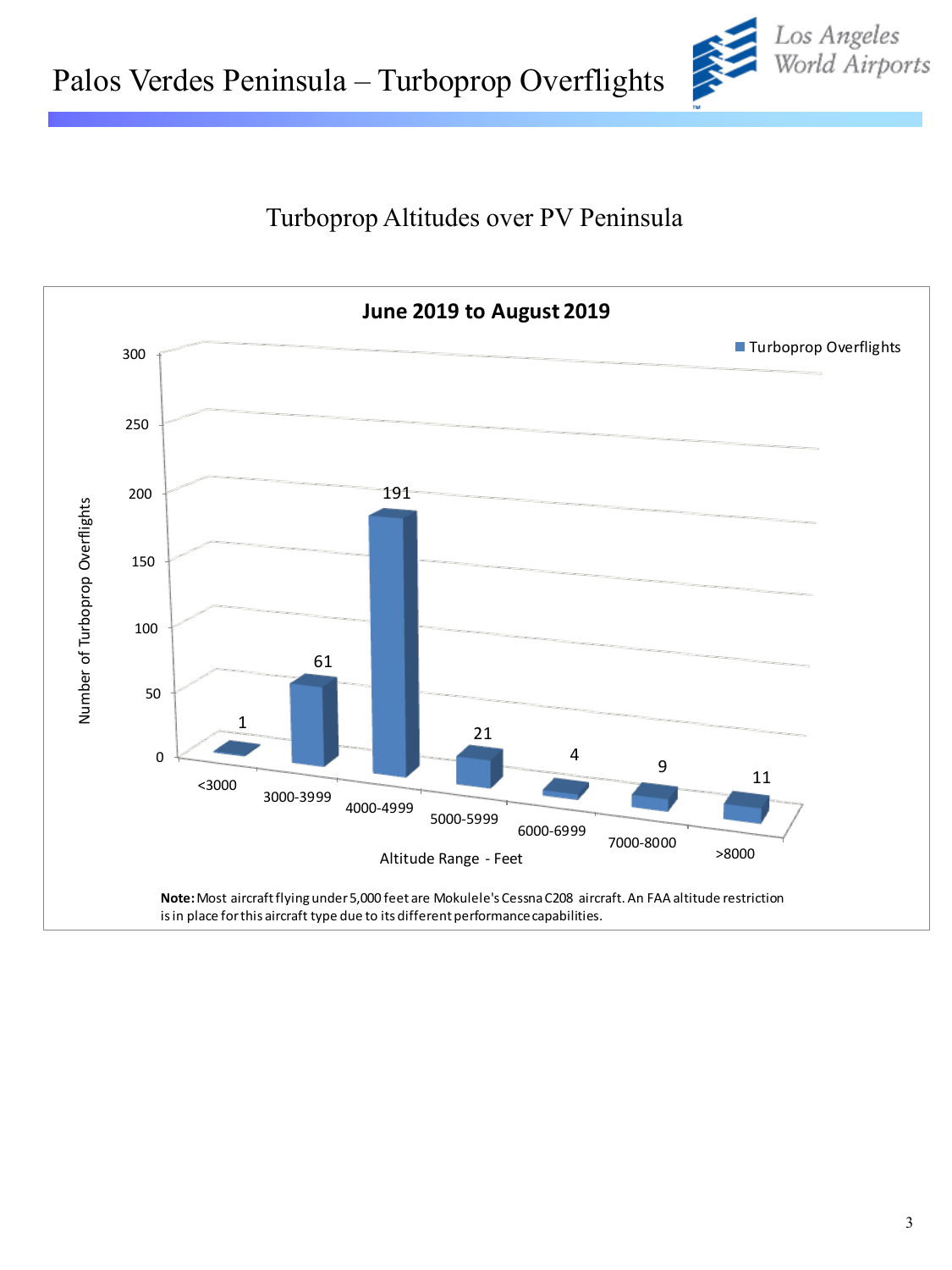

The graphs below show the total number of jets turning south upon departure from LAX and the number of those departures that fly over the Palos Verdes Peninsula.

Sample Jet Departure Flight Track Over PV Peninsula





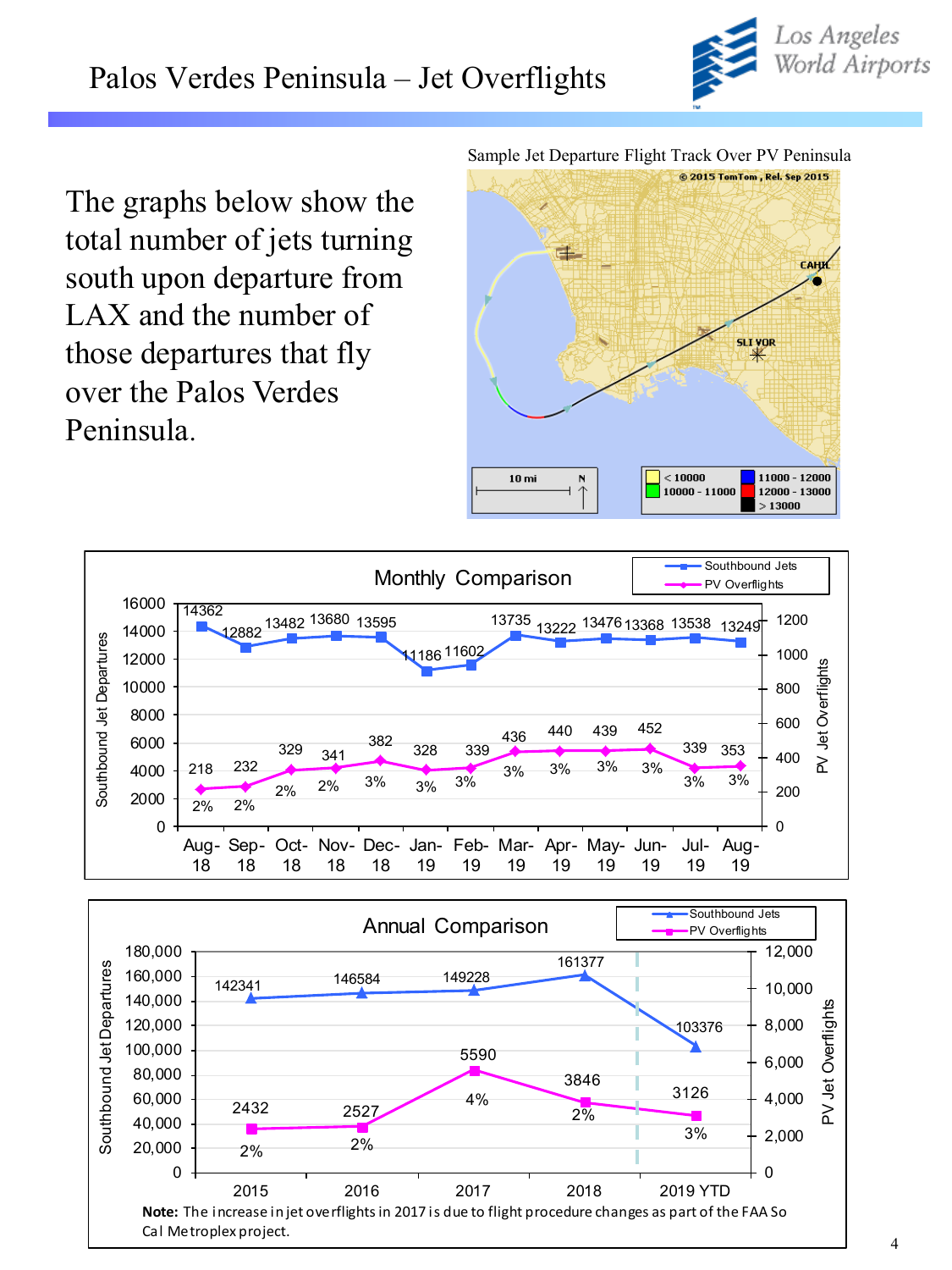

#### Jet Altitudes over PV Peninsula

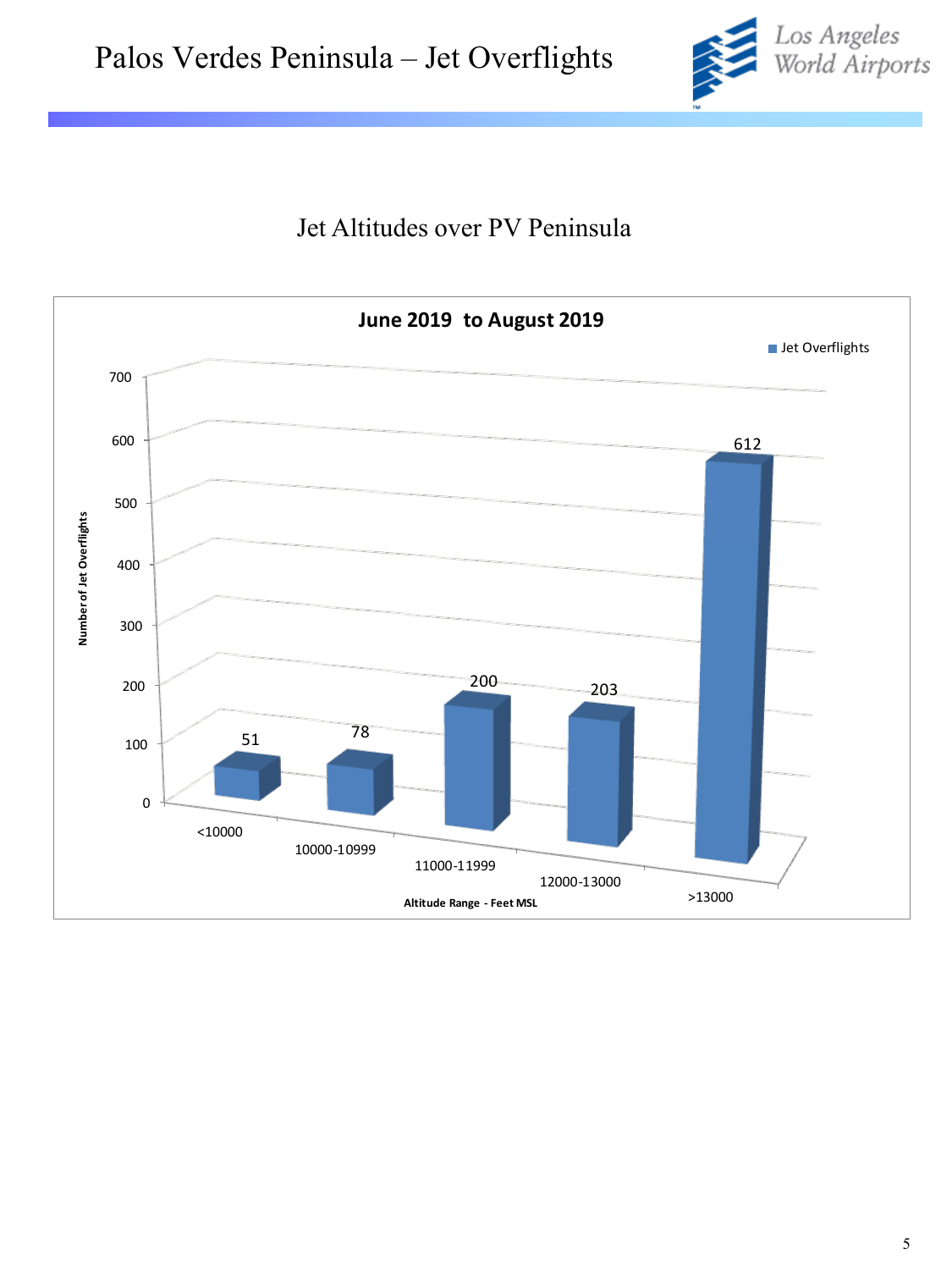

The graphs below show data related to aircraft on the extended north downwind arrival route that fly over Monterey Park.







Sample Extended North Downwind Arrival Flight Track